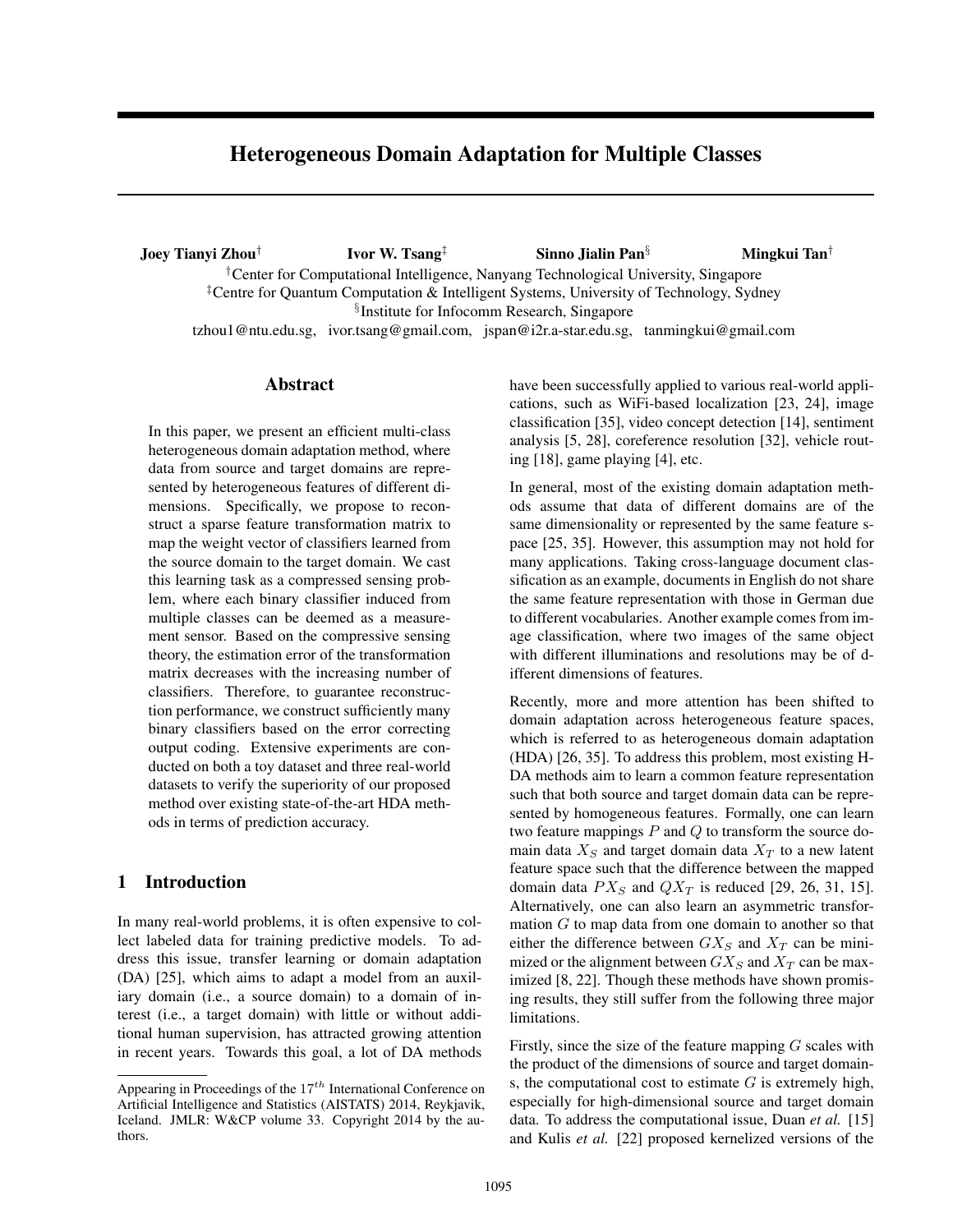Heterogeneous Domain Adaptation for Multiple Classes



Figure 1: Illustration of a sparse feature representation matrix.

feature-mapping learning methods, respectively. However, these kernelized methods still suffer from high computational cost on large-scale data in terms of data volume.

Secondly, most existing methods tend to recover a dense feature mapping, which, however, is not feasible without enough constraints or information. Besides, in many realworld scenarios, a dense feature mapping is not necessary.

Thirdly, most existing HDA methods simply adopt one-vsrest strategy to learn multiple binary classifiers independently to address the multi-class issue [8, 31, 15]. In this way, the underlying structure among multiple classes fails to be fully explored. Consequently, the one-vs-rest scheme may limit the ability of knowledge transfer in a multi-class classification manner.

### 1.1 Encoding Sparsity and Class-Invariance in Learning Feature Mapping

In this paper, we propose to overcome the above limitations for HDA under two assumptions:

- 1. Sparse feature representation: the feature mapping *G* between the two domains is highly sparse. In other words, each source domain feature can be represented by only a small subset of the target domain features.
- 2. Class-invariant transformation: all the classes share the same feature mapping *G*. Different from [15], we do not aim to learn class-specific feature mappings.

It can be shown that the above two assumptions are satisfied in many real-world HDA problems. Firstly, the sparsity of a feature mapping across domains means that a feature in one domain can be represented by only several features in another domain, which is also known as the feature selection problem. To demonstrate this fact, we use multilanguage (e.g., English v.s. Spanish) text classification as a motivating example. Typically, the word "Sano" in Spanish has a similar meaning to the words "Great", "Good", "Wholesome", and "healthy", but not all of the words in English. Therefore, by assuming that the feature mapping

across domains is linear, a feature or word in the Spanish domain can be represented by a linear combination of several features or words in the English domain only. As illustrated in Figure 1, the sparse matrix *G* denotes the feature mapping from the English domain to the Spanish domain. Based on the sparse matrix *G*, the word "Sano" in Spanish can be represented sparsely by only four words in Spanish as "Sano" =  $0.5 \times$  "Great" +  $0.3 \times$  "Good" +  $0.1 \times$ "Wholesome"  $+ 0.1 \times$  "Healthy". Such sparsity, which can also facilitate a significant reduction in computational cost on very high-dimensional data, has not been explored in previous HDA methods. Moreover, the feature mapping of the word "Sano" is invariant to different classes. To preserve such *class-invariance*, the feature mapping across domains is learned underlying all the classes, which shares a similar spirit of multi-task feature learning [2].

### 1.2 Our Contributions

Based on these two assumptions, we propose to learn a sparse and class-invariant feature mapping for multi-class HDA. Specifically, to estimate such a feature mapping, we leverage the weight vectors of the binary classifiers learned in the source and target domains. As will be shown later, this learning task can be cast as a compressed sensing (CS) problem [13, 6]. In summary, the main contributions of this paper are two-folds:

- 1. We propose a sparse heterogeneous feature representation (SHFR) algorithm to learn a sparse feature transformation for HDA by fully exploring the shared underlying structures among multiple classes between domains.
- 2. Based on the CS theory, it can be shown that the sparse feature mapping can be learned precisely if and only if a sufficient number of classifiers are provided. Therefore, we further propose to use the ECOC scheme to generate a sufficient number of binary classifiers from a set of classes.

The remainder of this paper is organized as follows. In Section 2, we briefly review some related work. In Section 3,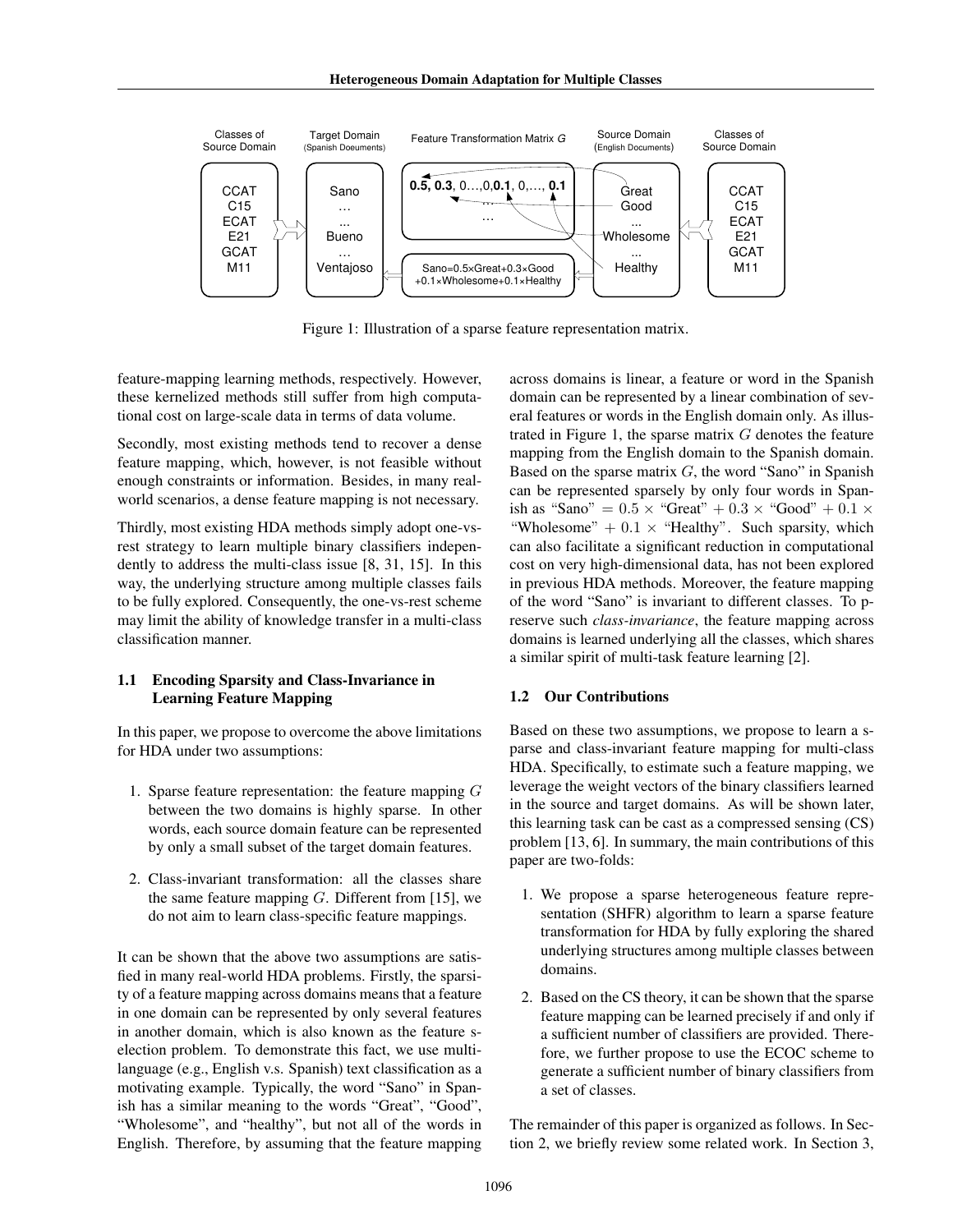we firstly cast the proposed learning problem of feature mapping as a compressed sensing problem, and present the details of the proposed SHFR. In Section 4, we conduct a series of experiments on both a toy dataset and three realworld datasets to demonstrate the effectiveness of SHFR. Finally, we conclude this paper and point out some future directions in Section 5.

### 2 Related Work

In general, approaches to HDA can be classified into two categories. The first group is to learn a pair of feature mappings to transform source and target domain heterogeneous data to a common latent space respectively. For example, Shi *et al.* [29] proposed a Heterogeneous Spectral Mapping (HeMap) method to learn the mappings based on spectral embedding without using any label information. Wang and Mahadevan [31] proposed a manifold alignment method, which is denoted by DAMA in the sequel, to align heterogeneous features in a latent space based on manifold regularization. However, DAMA only works on the data that have strong manifold structures, which limits its transferability on those data where the manifold assumption does not hold. More recently, Duan *et al.* [15] proposed a Heterogeneous Feature Augmentation (HFA) method to augment homogeneous common features that learned by a maximum-margin approach from both the source and target domains. However, the proposed model requires to solve an expensive semidefinite program (SDP) problem.

Another group of HDA algorithms is to learn a feature mapping to transform heterogeneous data from one domain to another domain directly. Specifically, in [21], a method was proposed to learn rotation matrices to match source data distributions to that of the target domain in an unsurprised manner. Dai *et al.* [8] proposed to learn a feature mapping by construct some feature correspondences between domains based on *translators*. However, in general, such translators for feature correspondences are not available or difficult to be constructed in real-world applications. Kulis *et al.* [22] proposed an Asymmetric Regularized Cross-domain transformation (ARC-t) method to learn an asymmetric transformation across domains based on metric learning. Similar to DAMA, ARC-t also utilizes the label information to construct the similarity and dissimilarity constraints between instances from the source and target domains respectively. However, the computational complexities of ARC-t and its kernelized version depend quadratically on the feature dimensions and the data size respectively, which are difficult to be scaled up.

### 3 Multi-class HDA via Sparse Mapping

In this paper, we study a heterogeneous domain adaptation problem with one source domain and one target domain

in a multi-class setting. Specifically, let  $\{(\mathbf{x}_{S_i}, y_{S_i})\}_{i=1}^{n_S}$ denote a set of labeled training instances of the source domain, where  $\mathbf{x}_{S_i} \in \mathbb{R}^{d_S}$  denotes the *i*-th instance and  $y_{S_i} \in \{1, 2, \dots, c\}$  denotes the corresponding label. Similarly, let  $\{(\mathbf{x}_{T_i}, y_{T_i})\}_{i=1}^{n_T}$  be a set of labeled training instances of the target domain, where  $n_T \ll n_S$ ,  $\mathbf{x}_{T_i} \in \mathbb{R}^{d_T}$ and  $y_{T_i} \in \{1, 2, \dots, c\}$ . Since there are sufficient labeled data in the source domain, one can build a set of robust predictors  $\{w_S^t\}_{t=1}^{n_c}$  regarding specific binary learning tasks *{t}*'s decomposed from the multi-class classification problem. Similarly, one can also build the corresponding predictors  $\{w_T^t\}_{t=1}^{n_c}$  with limited target labeled data. Given a binary task  $t \in \{1, 2, \dots, n_c\}$ , we assume that the predictive classifier for either the source or target domain is linear, which can be written as  $f^t(\mathbf{x}) = \mathbf{w}^{t\top}\mathbf{x}$ , where  $\mathbf{w}^t$ is the weight vector of the *t*-th classifier.

#### 3.1 Problem Formulation

Recall that, in HDA problems, the feature dimensions of the source and target domains are not equal, i.e.,  $d_S \neq d_T$ . To make the learning of heterogeneous domains possible, in ARC-t [22, 27], a transformation matrix  $G \in \mathbb{R}^{d_T \times d_S}$ is introduced to learn the similarity  $\mathbf{x}_{T_i}^{\perp}G\mathbf{x}_{S_i}$  between a source domain instance  $\mathbf{x}_{S_i} \in \mathbb{R}^{d_S}$  and a target domain instance  $\mathbf{x}_{T_i} \in \mathbb{R}^{d_T}$ . Essentially, data points can be transformed from the source feature space to the target one via  $\mathbf{x}_{T_i} = G \mathbf{x}_{S_i}$ . Equivalently, we can map the target domain data into the source domain via  $G<sup>†</sup>$  [27].

Instead of learning the transformation using metric learning, we borrow an idea from a multi-task learning method [1], and propose to learn the feature mapping across heterogeneous features based on the source and target predictive structures, i.e.,  $\{w_S^t\}$ 's and  $\{w_T^t\}$ 's. Therefore, we can either learn the transformation  $G \in \mathbb{R}^{d_T \times d_S}$ by maximizing the dependency between the transformed weight vectors of source classifiers and the weight vectors of target classifiers as follows,

$$
\max_G \mathbf{w}_T^{t\top} G\mathbf{w}_S^t,
$$

or alternatively by minimizing the distance between the two weight vectors as

$$
\min_G \|\mathbf{w}_T^t - G\mathbf{w}_S^t\|.
$$

For simplicity in theoretical analysis, we adopt the latter approach to learn *G*. Specifically, given a binary task  $t \in \{1, \dots, n_c\}$  and a transformation  $G \in \mathbb{R}^{d_T \times d_S}$ , the relationship between the weight vectors of the source and target classifiers can be modeled as

$$
\mathbf{w}_T^t - G\mathbf{w}_S^t = \mathbf{w}_\Delta^t,\tag{1}
$$

where  $\mathbf{w}_{\Delta}^{t}$  is referred to as a "delta" weight vector, and its *ℓ*2-norm *∥***w***<sup>t</sup>* <sup>∆</sup>*∥*<sup>2</sup> can be used to measure the difference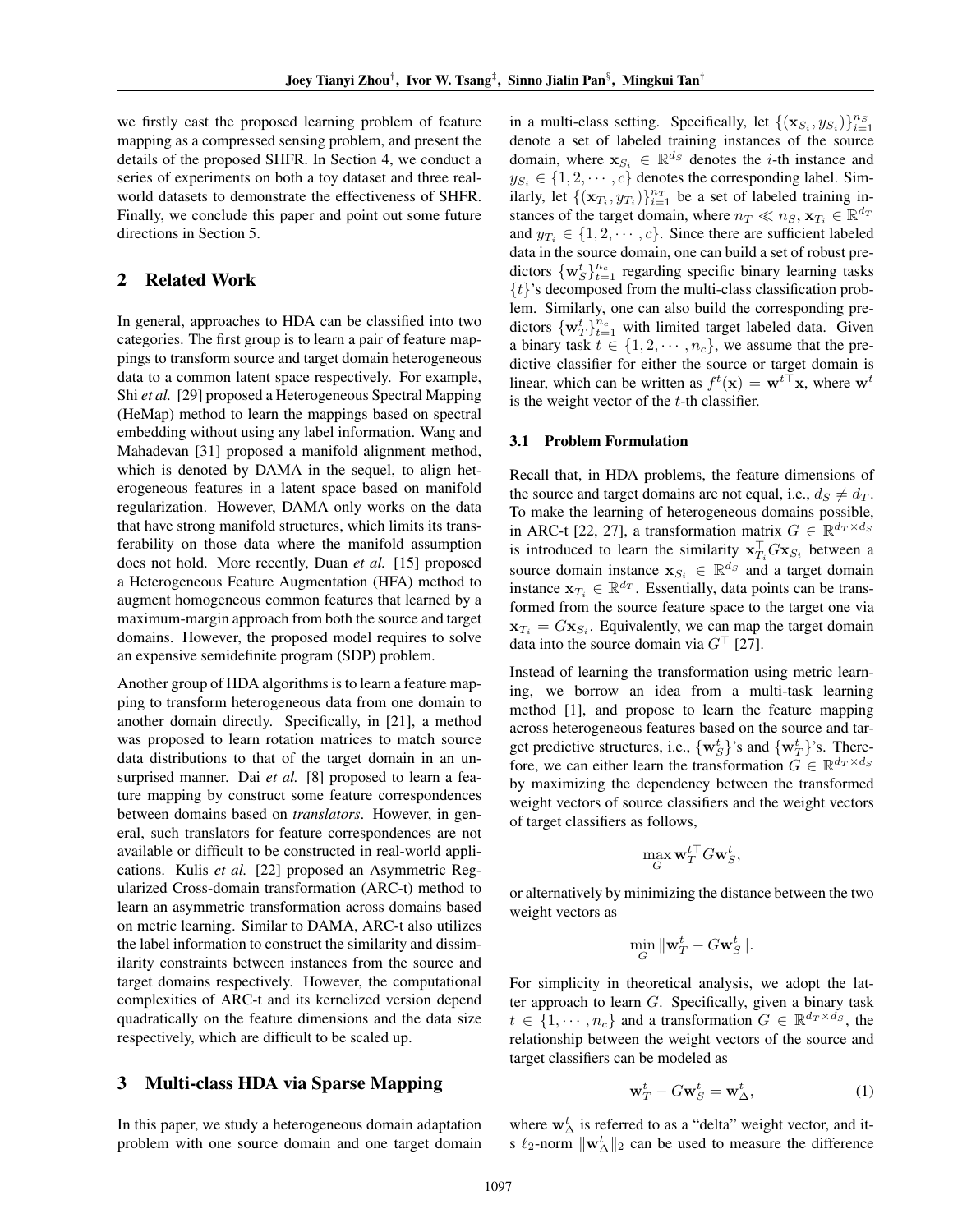between the source weight vector  $\mathbf{w}_T^t$  and the transformed target weight vector  $Gw_S^t$ . Our motivation is that in order to use the robust weight vector  $\mathbf{w}_S^t$  to make predictions on the target domain data, one should minimize the difference between domains after transformation. In this sense, we propose to learn the transformation *G* by minimizing *∥***w***<sup>t</sup>* <sup>∆</sup>*∥*2. Moreover, as mentioned in Section 1, the feature mapping *G* should be sparse and class-invariant. Finally, like the multi-language text classification problem mentioned in Figure 1, in most real-world applications, the transformation between two domains should be nonnegative. Therefore, we propose to jointly optimize *G* over all the binary tasks by imposing non-negative sparsity constraints on *G*. Specifically, let  $G = [\mathbf{g}_1, \mathbf{g}_2, \cdots, \mathbf{g}_{d_T}]^\top$ , by imposing *ℓ*1-regularization on **g***<sup>i</sup>* and non-negative constraints  $\mathbf{g}_i \succeq \mathbf{0}$ , the problem of learning *G* can be formulated as the following nonnegative LASSO problem [33, 30]:

$$
\min_{G} \quad \frac{1}{n_c} \sum_{t=1}^{n_c} \|\mathbf{w}_T^t - G\mathbf{w}_S^t\|_2^2 + \sum_i^{d_T} \lambda_i \|\mathbf{g}_i\|_1, \quad (2)
$$
  
s.t. 
$$
\mathbf{g}_i \succeq \mathbf{0},
$$

where  $\lambda_i > 0$  is the regularization parameter, and the nonnegativity constraints are to preserve nonnegative correlation of the source and target weight vectors [3, 12]. The first term of the objective is to minimize the difference between  $\mathbf{w}_T^t$  and  $G\mathbf{w}_S^t$  over all the *n<sub>c</sub>* tasks, and the second term is a  $\ell_1$ -regularization term on  $\{g_i\}$ 's to enforce sparsity on each row of *G* respectively. Notice that once the set of source classifiers in terms of the weight vectors  ${\mathbf \{w}_S^t\}}_{t=1}^{n_c}$ are learned offline, one can learn *G* directly without reusing the source domain data, which can significantly reduce the learning complexity. Our learning strategy is typically different from most of the existing methods which require the source domain data to be available for learning the feature mapping across domains.

Finally, after learning the sparse transformation *G*, for any unseen test data  $\mathbf{x}_T^*$  from the target domain, we can reuse the source domain classifiers to predict its label by

$$
y_T^* = F\left(\left\{ (G\mathbf{w}_S^t)^\top \mathbf{x}_T^* \right\}_{k=1}^{n_c} \right),
$$

where  $F(\cdot)$  is a decision function that combines the predictive results of all the *n<sup>c</sup>* source classifiers to make a final prediction.

#### 3.2 Error Bound of Reconstruction

Before presenting a solution to solve the proposed optimization (2), we first analyze the error bound of the reconstruction of *G* in (2), which will be used to guide our algorithm design. It can be shown that the objective of (2) can be rewritten as the following equivalent form,

$$
\min_{\mathbf{g}_i \succeq \mathbf{0}} \frac{1}{n_c} \sum_{t=1}^{n_c} \sum_{i=1}^{d_T} (w_{T_i}^t - \mathbf{w}_S^{t\top} \mathbf{g}_i)^2 + \sum_i^{d_T} \lambda_i \| \mathbf{g}_i \|_1,
$$

where  $w_{T_i}^t$  is the *i*-th element of the vector  $\mathbf{w}_T^t$ . If we exchange the summation sequences of the first term, the above formulation can be further rewritten as follows,

$$
\min_{\mathbf{g}_i \succeq \mathbf{0}} \sum_i^{d_T} \left( \frac{1}{n_c} \|\mathbf{b}_i - \mathbf{D} \mathbf{g}_i\|_2^2 + \lambda_i \|\mathbf{g}_i\|_1 \right),
$$

where  $\mathbf{b}_i$  is the concatenated row vector containing  $w_{T_i}^t$  for all the  $n_c$  tasks, and  $\mathbf{D} = [\mathbf{w}_1^t \ \mathbf{w}_2^t \ \cdots \ \mathbf{w}_{n_c}^t]^\top \in \mathbb{R}^{n_c \times d_S}$ . Note that (3) contains  $d_T$  nonnegative LASSO problems. In general, we have  $n_c < d_S$  for relatively highdimensional problems. Therefore, it is an underdetermined linear system [13]. However, if  $g_i$  is sparse, as suggested by the compressive sensing theory, it can be possibly recovered if the measurements are sufficient and the matrix **D** satisfies some restricted conditions [13, 6, 34].

For convenience in presentation, let  $k_i$  denote the sparsity of  $g_i$  and  $\hat{g_i}$  be the estimator of  $g_i$ . According to Theorem 4 in [34], under some restricted conditions, the estimation error  $||\mathbf{g}_i - \hat{\mathbf{g}}_i||_2$  for each independent subproblem can be bounded by  $O(\sqrt{\frac{k_i \log d_S}{n_c}})$ , where  $d_S$  denotes the dimensions of the source domain, and *n<sup>c</sup>* is the number of tasks. Therefore, the estimation error of *G* in (2) is bounded by  $O(d_T \sqrt{\frac{k_i \log d_S}{n_c}})$ . According to this bound, we can observe that if more binary classification tasks are generated (i.e., *n<sup>c</sup>* is large), and the sparsity of each row vector  $g_i$  is high (i.e.,  $k_i$  is small), the estimation error bound will become relatively small. Note that, the above bound holds under some restricted conditions, such as the sparse Riesz condition or RIP condition [34, 6]. More specifically, the sparse Riesz condition requires that any two columns of **D** should be as perfectly incoherent as possible  $[13, 6]$ .<sup>1</sup> In the following sections, we will concentrate on building an incoherent **D** for the transformation learning.

#### 3.3 Many Binary Classification Tasks Construction

As discussed in Section 3.2, to reduce the reconstruction error, we need to 1) build as more classifiers as possible to increase the number of measurements, and 2) construct incoherent classifiers to generate an incoherent **D**. For multi-class classification problems with a set of classes  $\{1, 2, \dots, c\}$ , one can generate *c* binary classifiers using the one-vs-all strategy [11]. However, this strategy fails to generate sufficient number of classifiers if the number of classes is relatively small. Alternatively, one can also use the one-vs-one strategy to generate *c*(*c−*1)*/*2 binary classification tasks. However, the generated classifiers may have large redundancy, e.g. some classifiers are highly correlated with others.

To address the above issues, we propose to use the Error Correcting Output Codes (ECOC) scheme to generate

 $1<sup>1</sup>$ More details of the exact recovery conditions can be found in the cited reference papers.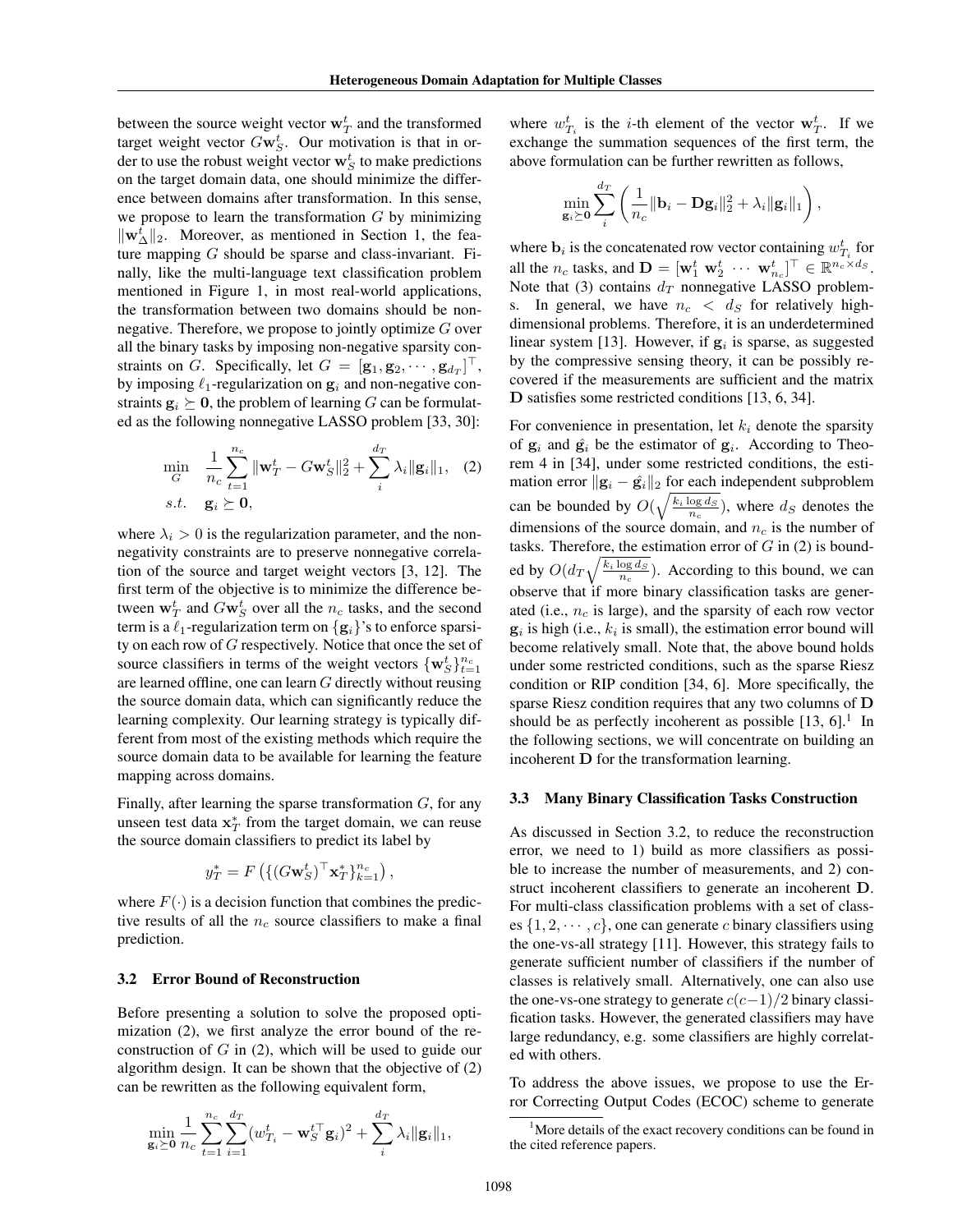sufficient binary classifiers [11]. Basically, ECOC aims to construct correspondences between classes and codewords by designing a "code book" generate a number of binary classifiers for multi-class classification problems. Generally speaking, ECOC consist of two steps: encoding and decoding. In the encoding step, one can construct a both row-well-separated and column-well-separated "code book" [10, 16]. In other words, the classifiers generated under the ECOC scheme are incoherent. After the "code book" is constructed, one can use some decoding techniques to assign labels to the corresponding codes for predictions. In this paper, we use the sparse random design coding and loss-based decoding techniques [11].

#### 3.4 Robust Transformation Learning with ECOC

The robustness of ECOC is another important motivation to use ECOC in our method. Recall that, the error-correcting codes can be viewed as a compact form of voting, and a certain number of incorrect votes can be corrected through the corrected votes [11]. Specifically, given a total of *T* classifiers, the voting-based methods guarantee to make a correct decision as long as there is  $\lfloor \frac{T}{2} + 1 \rfloor$  correct classifiers [9], where  $\vert \ \vert$  denotes the round-up operator. In other words, even though there are part of misclassified tasks due to the incorrect base classifiers, we can still achieve good performances by using the ECOC scheme. This property is particularly important for the proposed multi-class HDA method since some of the learned binary classifiers in the target domain may not be accurate or correct, which may be due to the poor learning, limited training data or bad feature representations. Fortunately, it has been shown that though the bit errors are unavoidable in real applications, using the error-correcting codes can still make correct decisions with enough correct learners [20]. Accordingly, with the help of ECOC, SHFR can still learn a robust transformation matrix *G* even with some incorrect target binary classifiers. The robustness of SHFR with ECOC will be further verified in experiments, where we demonstrate that even with inaccurate target classifiers, the obtained class-invariant *G* based on ECOC can greatly enhance the prediction accuracy for each binary classification task.

#### 3.5 Complexity Comparison

In this paper, we use linear SVMs [17] to build the base classifiers for the source and target domains, which can be pre-trained offline. In other words, the learning of *G* is independent to the number of source domain training instances. It can be shown that the computational cost of our method SHFR is  $O(d_T n_c d_S)$ , which is cost by solving the nonnegative LASSO problem 2. Compared to state-of-the-art HDA algorithms, our proposed method is much more efficient. The ARC-t method requires to solve an optimization problem that contains  $n_S n_T$  constraints by applying an alternating projection method (i.g., Breg-

man's algorithm [7]). The HFA method adopts an alternating projection method as well to solve a SDP problem, where the transformation matrix to be learned is in  $\mathbb{R}^{(n_S+n_T)\times(n_S+n_T)}$ , resulting in time complexity bounded by  $O(n<sub>S</sub> + n<sub>T</sub>)<sup>3</sup>$ . Therefore, ARC-t and HFA perform inefficiently when the data size is large. Differently, DAMA first constructs a series of combinatorial Laplacian matrices in  $\mathbb{R}^{(d_S+d_T)\times(d_S+d_T)}$  and then solve a generalized eigenvalue decomposition problem of time complexity bounded by  $O(d_S + d_T)^3$ . Therefore, DAMA is very computational expensive when the data dimensionality is high.

### 4 Experiments

In experiments, we use linear SVMs as base classifiers whose regularization parameter *C* is set to 1 for all comparison methods. Furthermore, for ARC-t and HFA, which require the use of kernel functions to measure data similarities, we use the RBF kernel for learning the transformation. For parameter tuning, cross-validation is not applicable in HDA problems due to the small size of labeled data in the target domain, which is still an open research issue in HDA. Therefore, we tune parameters of the comparison methods on a predefined range and report their best results, respectively. For SHFR, we generate the ECOC "code-book" matrix using sparse random matrix [11].

#### 4.1 Experiments on Toy Dataset

In this section, we first compare the performance of different HDA methods in terms of recovering a ground-truth feature mapping *G* on a 20-class toy dataset. To generate the toy dataset, we first randomly generate 150 instances of 150 features for each class from different Gaussian distributions to form a source domain  $X_S \in \mathbb{R}^{150 \times 3,000}$ . After that, we construct the ground-truth sparse feature mapping  $G \in \mathbb{R}^{100 \times 150}$  by using the following method: for each row *i*, we set  $G_{ij} = 1/5$ , where  $j = i, i + 1, \dots, i + 5$ , and  $G_{ij} = 0$  otherwise. This generation of *G* implies that each target domain feature is represented by 5 source domain features. The ground-truth feature mapping is displayed in Figure 2(a), where the dark area represents the zero entries and the bright area denote nonzero values of *G*. Finally, we construct the target domain data  $X_T \in \mathbb{R}^{100 \times 3,000}$  by using  $X_T = GX_S$ . When conducting the experiment, we randomly select 5 instances per class from the target domain data  $X_T$  as labeled training data, and apply different HDA methods on them together with all the 3,000 source domain labeled data to recover the feature mapping *G*.

In this experiment, the HDA methods DAMA and ARCt are adopted as the baselines. For ease in comparison, we present the recovered matrix *G* for the three methods in Figures 2(b)-2(d), respectively. From Figure 2(b), we can observe that DAMA fails to recover the structure of *G*; while ARC-t shows relatively better performance. Howev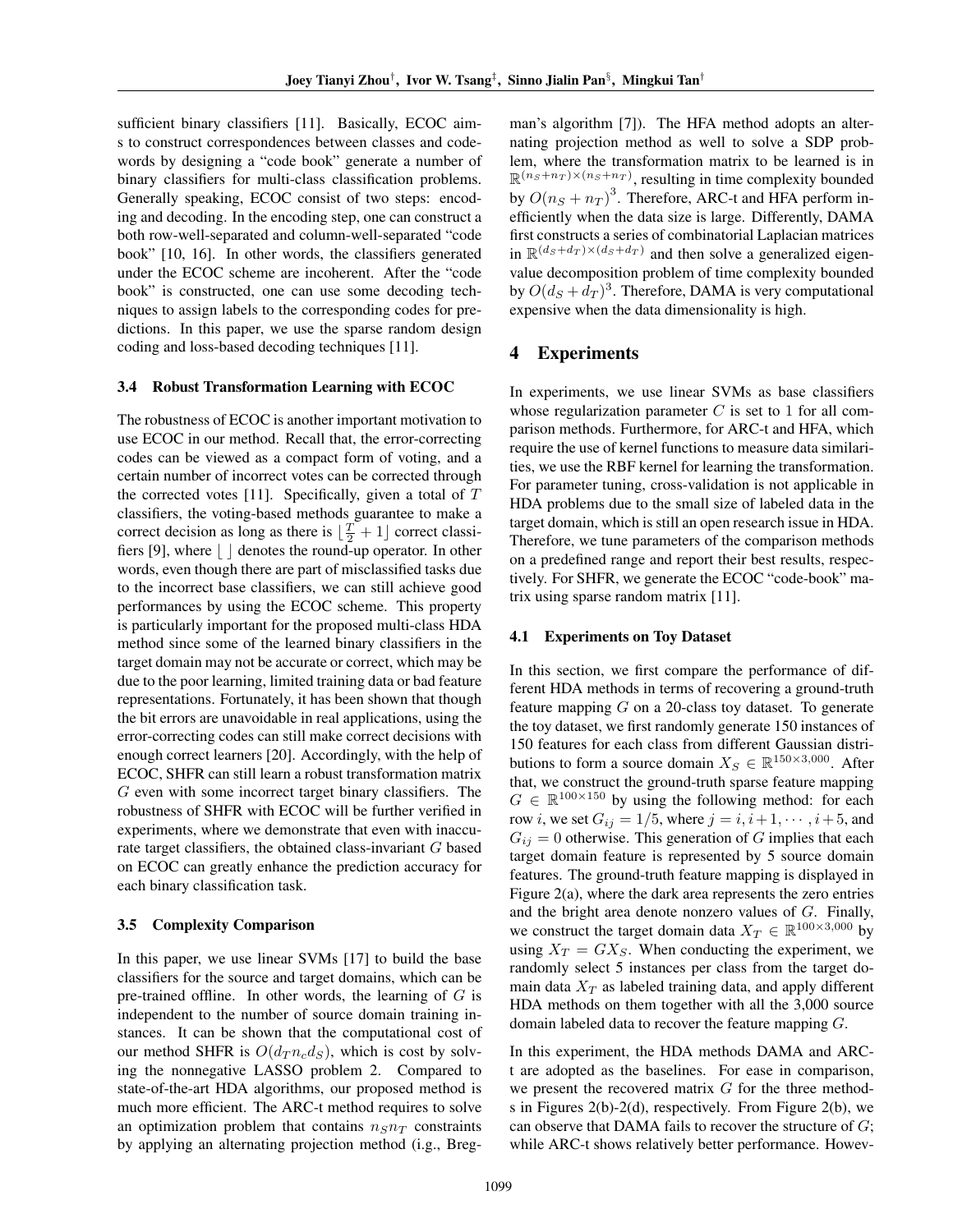er, the recovered *G*'s by these two methods are not sparse. On the contrary, according to Figure 2(d), the proposed method SHFR can perfectly recover *G* with little noise. These experimental results demonstrate that by considering the sparsity constraints, the proposed method SHFR can recover the feature mapping *G* more precisely.



Figure 2: Illustrations of recovered feature mappings by different methods on the toy dataset. Pixels in black color represent 0, and those in white color represent 1.

#### 4.2 Experiments on Real-world Datasets

In this section, we conduct experiments on three real-world datasets: Multilingual Reuters Collection, BBC Collection, and Cross-lingual Sentiment Dataset, to verify the effectiveness and efficiency of SHFR. The reported results are averaged over 10 independent data-split procedures.

#### 4.2.1 Datasets and Experimental Settings

Multilingual Reuters Collection<sup>2</sup> is a text dataset with over 11,000 news articles from 6 categories in 5 languages (i.e., English, French, German, Italian and Spanish), which are represented by a bag-of-words weighted by TF-IDF. Following the setting in [15], we use Spanish as the target domain and the other four languages as source domains. For each class, we randomly select 100 instances from the source domain and 10 instances from the target domain for training. Furthermore, we randomly select 10,000 instances from the target domain as the test data. Note that the original data is in very high dimensions, and the baseline methods cannot handle such high-dimensional features. To conduct the comparison, we perform PCA with 60% energy preserved on the TF-IDF features. After PCA, we obtain 1,131 for English documents, 1,230 features for French documents, 1,417 features for German documents, 1,041 features for Italian documents, and 807 features for Spanish documents. In contrast to the baseline methods, we use original features for our proposed method SHFR since it can efficiently handle high-dimensional data.

**BBC Collection**<sup>3</sup> was collected for multi-view learning where each instance is represented by three views. These views were constructed from a single-view BBC corpora by splitting news article into related "views" of text. We consider View 3 as the target domain, and View 1 and View 2 as source domains respectively. Similar to the pre-processing on the Reuters dataset, we perform PCA on the original data to reduce dimensions for other baselines. Consequently, the reduced dimensions for View 1, View 2 and View 3 are 203, 205 and 418, respectively. We randomly select 70% source domain instances, and 10 target domain instances for each class for training. The remaining target domain instances are used for testing.

Cross-lingual Sentiment Dataset<sup>4</sup> consists of Amazon product reviews of three product categories: books, DVDs and music. These reviews are written in four languages: English, German, French, and Japanese. We treat English reviews as the source domain data and the other language reviews as the target domain data respectively. After PCA, the reviews are of 715, 929, 964, 874 features for English, German, French and Japanese, respectively. We randomly select 1,500 source domain instances and 10 target domain instances per class for training, and use the remaining 5,970 target domain instances for testing.

### 4.2.2 Overall Performance Comparison

Comparison results between SHFR and other baselines on the three real-world datasets are reported in Tables 1-3 respectively. From the tables, we can observe that the SVMs conducted on a small number of target domain data only, denoted by SVM-T, using either one-vs-one or one-vs-all strategy performs the worst on average. Moreover, the results of SVM-T using one-vs-one and one-vs-all, respectively, are not consistent. For instance, on the BCC dataset in Table 2, SVM-T using the one-vs-all strategy performs much better than that using the one-vs-one strategy, while on the sentiment dataset in Table 3, SVM-T using the onevs-one strategy performs much better than that using onevs-all strategy. The reason is that the size of labeled training data is too limited to train a precise and stable classifier in the target domain. The testing accuracy of the HDA baseline methods, DAMA, ARC-t and HFA, are comparable on the three datasets except for the BCC dataset. On the BCC dataset, DAMA performs much worse than the other two. This may be because the performance of DAMA

<sup>2</sup>http://multilingreuters.iit.nrc.ca/ ReutersMultiLingualMultiView.htm

<sup>3</sup>http://mlg.ucd.ie/datasets/segment.html <sup>4</sup>http://www.uni-weimar.de/cms/medien/webis/ research/corpora/corpus-webis-cls-10.html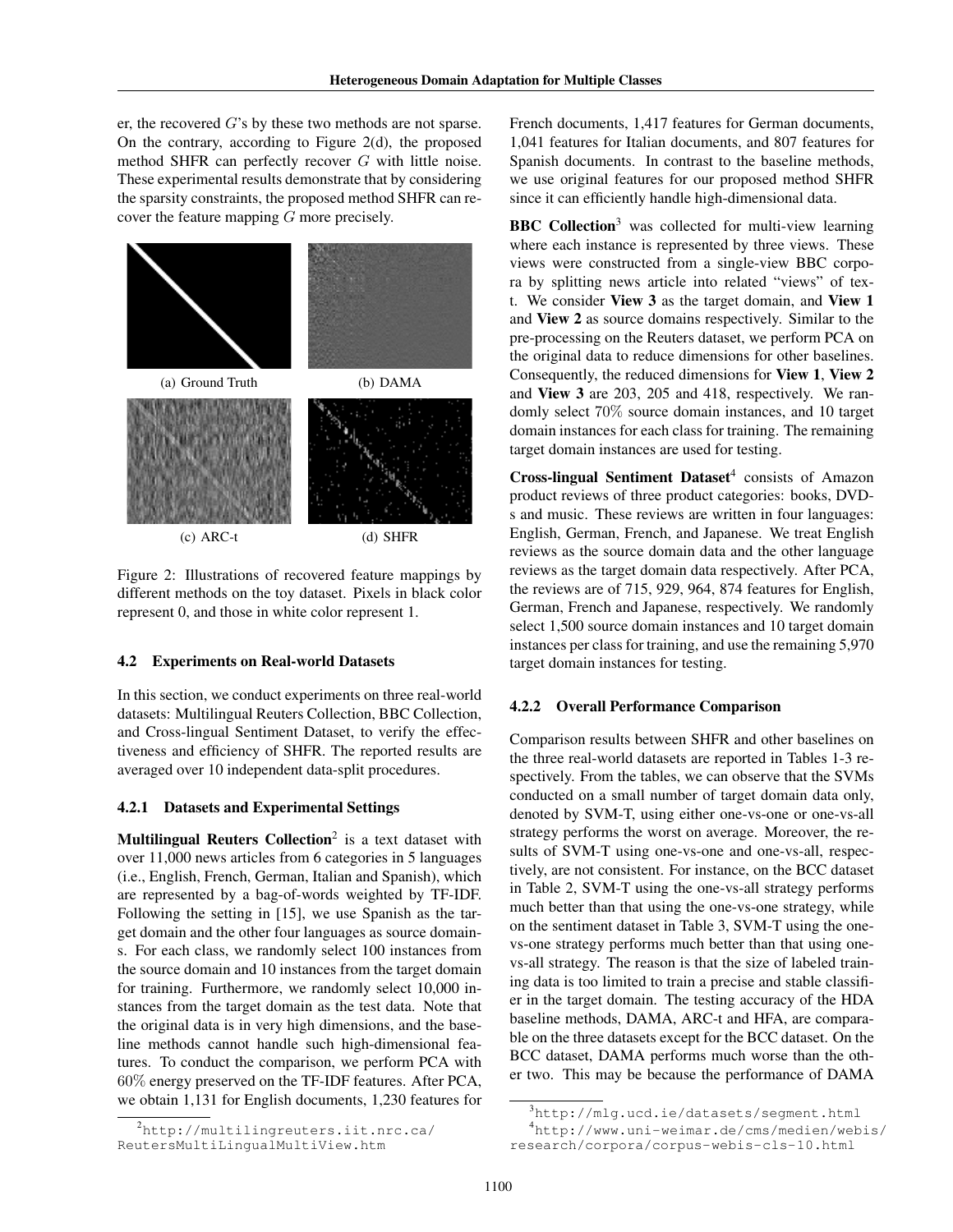Table 1: Multilingual Reuters Collection: comparison results in terms of classification accuracy (%).<br>  $\frac{1}{1}$  SVM-T(1ysR)  $\frac{1}{1}$  SVM-T(1ys1)  $\frac{1}{1}$  DAMA  $\frac{1}{1}$  ARC-t  $\frac{1}{1}$  HFA  $\frac{1}{1}$  SHFR(1ys1)  $\frac{1}{1}$  $\frac{C}{S_{\text{ourea}}\text{Domain}}$   $\frac{C}{SVM_T(1_{\text{ve}}R)}$   $\frac{C}{SVM_T(1_{\text{ve}}R)}$ 

| <b>SULLE DUILAIL</b> | $\mathcal{O}$ V IVI-1 (1 V SIN ) | $3$ V IVI-1 (1 V $511$ | L/MWIA         | ANC-t          | 1117             | $5111$ IN 1951. | <b>SHEWECOU</b> |
|----------------------|----------------------------------|------------------------|----------------|----------------|------------------|-----------------|-----------------|
| English              |                                  |                        | $63.42 + 2.62$ | $65.56 + 2.48$ | $66.78 + 1.56$   | $69.45 + 1.56$  | $72.79 + 1.10$  |
| French               | $64.40 + 4.45$                   | $64.94 \pm 8.10$       | $64.32 + 1.86$ | $65.30 + 1.83$ | $67.09 + 1.63$   | $70.51 + 1.32$  | $73.82 + 1.12$  |
| German               |                                  |                        | $66.56 + 2.34$ | $67.45 + 1.65$ | 68.42+1.74       | $71.23 + 1.76$  | $74.15 + 1.14$  |
| Italian              |                                  |                        | $67.48 + 2.17$ | $66.41 + 2.18$ | $68.19 \pm 2.51$ | $70.75 + 1.54$  | $73.35 + 1.31$  |

Table 2: BBC Collection: comparison results in terms of classification accuracy  $(\%)$ .

| Source Domain | $SVM-T(1\nu sR)$ | $SVM-T(1vs1)$     | <b>DAMA</b>      | $ARC-t$        | <b>HFA</b>                           | SHFR(1vs1)             | SHFR(ECOC)     |
|---------------|------------------|-------------------|------------------|----------------|--------------------------------------|------------------------|----------------|
| View 1        | $+4.98$          | $66.69 \pm 12.61$ | $67.42 \pm 2.25$ | 75.93±2.54     | $71.72 \pm 11.11$                    | $\parallel$ 89.81+1.20 | $90.45 + 1.00$ |
| View 2        |                  |                   | $66.35 + 1.76$   | $74.23 + 2.12$ | $72.24 \pm 8.14$    88.56 $\pm 1.02$ |                        | $91.82+0.84$   |

Table 3: Cross-lingual Sentiment Dataset: comparison results in terms of classification acc. (%).

| Target Domain | $SVM-T(1vsR)$  | $SVM-T(1vs1)$  | <b>DAMA</b>    | $ARC-t$        | <b>HFA</b>     | SHFR(1vs1)     | SHFR(ECOC)     |
|---------------|----------------|----------------|----------------|----------------|----------------|----------------|----------------|
| French        | $47.23 + 3.89$ | $58.14 + 4.44$ | $52.12 + 3.67$ | $50.01 + 5.2$  | $55.16 + 3.71$ | $60.12 + 3.56$ | $62.09 + 2.15$ |
| German)       | $48.54 + 4.95$ | $60.06 + 5.28$ | $54.51 + 3.64$ | $55.30 + 2.83$ | $54.84 + 3.63$ | $63.20 + 2.74$ | $65.22 + 2.03$ |
| Japanese      | $47.10 + 6.21$ | $54.87 + 4.81$ | $52.12 + 2.45$ | 54.45+3.65     | $53.42 + 4.74$ | $59.40 + 3.71$ | $62.05 + 3.16$ |

is sensitive to the intrinsic manifold structure of the data. If the manifold assumption does not hold on the data, the testing accuracy of DAMA drops a lot. On the contrary, our proposed method SHFR using either the one-vs-one or ECOC scheme performs the best on these three datasets. Moreover, using the ECOC scheme, SHFR can further improve the performance in terms of classification accuracy. As discussed in Section 3.2, this is because that with more constructed binary tasks, the recovered feature mapping *G* tends to be more accurate.

### 4.3 Impact of the Number of Binary Classifiers on Estimation Error

As discussed in Section 3.2, estimation error of *G* depends on two factors: the number of classifiers (measurements) and the sparsity of *G*. When *G* is sparse and the constructed binary classifiers are sufficient, one can possibly recover a precise *G* by using the dictionary constructed by  $\mathbf{w}_S$ .

To analyze the error estimation bound w.r.t. the number of binary classifiers of our proposed SHFR, we conduct an experiment on the Reuters dataset. Experimental results are showed in Figure  $3(a)$ . From the figure, we can observe that the more binary classifiers are constructed, the higher accuracy of the predictions can be achieved in the target domain. This verifies that more classifiers can provide more discriminative information to recover the feature mapping *G*. Furthermore, the standard deviation of testing accuracy is also decreasing with the increasing number of classifiers.

In general, SHFR can obtain better and more stable performance in terms of classification accuracy with increasing number of binary classifiers. However, as observed from the figure, the multi-class accuracy does not further increase any more when the number of classifiers reaches 31. This may be caused by two reasons: 1) The redundancy

among the increasingly constructed binary classifiers may hinder the estimation of *G* from being more accurate. 2) According to [19], when there are too many binary classifiers, the minimum distances in ECOC becomes small, which may decrease the ability of correcting errors.

### 4.4 Impact of Target Domain Training Size

In this experiment, we verify the impact of the labeled training sample size of the target domain to the overall H-DA performance in terms of classification accuracy. We vary the number of target domain training instances from 5 to 20. Here, we only report the results of the Reuter dataset, where we use English as the source domain and Spanish as the target domain. The experimental results are reported in Figure 3(b). From the figure, we can observe that SHFR consistently outperforms the baseline methods under different numbers of labeled training instance in the target domain. Particularly, when the size of the target domain labeled data is smaller than 10, SHFR shows significantly better performance than the baseline methods.

### 4.5 Error Corrections Through Learning *G*

The weight vectors of the binary classifiers constructed in the target domain (i.e.,  $w_T$ 's) may be very unreliable due to the lack of target labeled data, which may affect the estimation of *G*. To verify how SHFR can correct bias committed by some binary classifiers, we conduct experiments to show the comparison results between SVM-T and SHFR in term of classification accuracy on each binary task on the Reuters dataset in Table 4, where each column corresponds to a binary task, indexed by  $k \in \{1, \dots, 15\}$ .

From the table, we can observe that the predictions of SVM-T on some binary tasks are inaccurate due to limited labeled data, whose accuracies are even below 50% (num-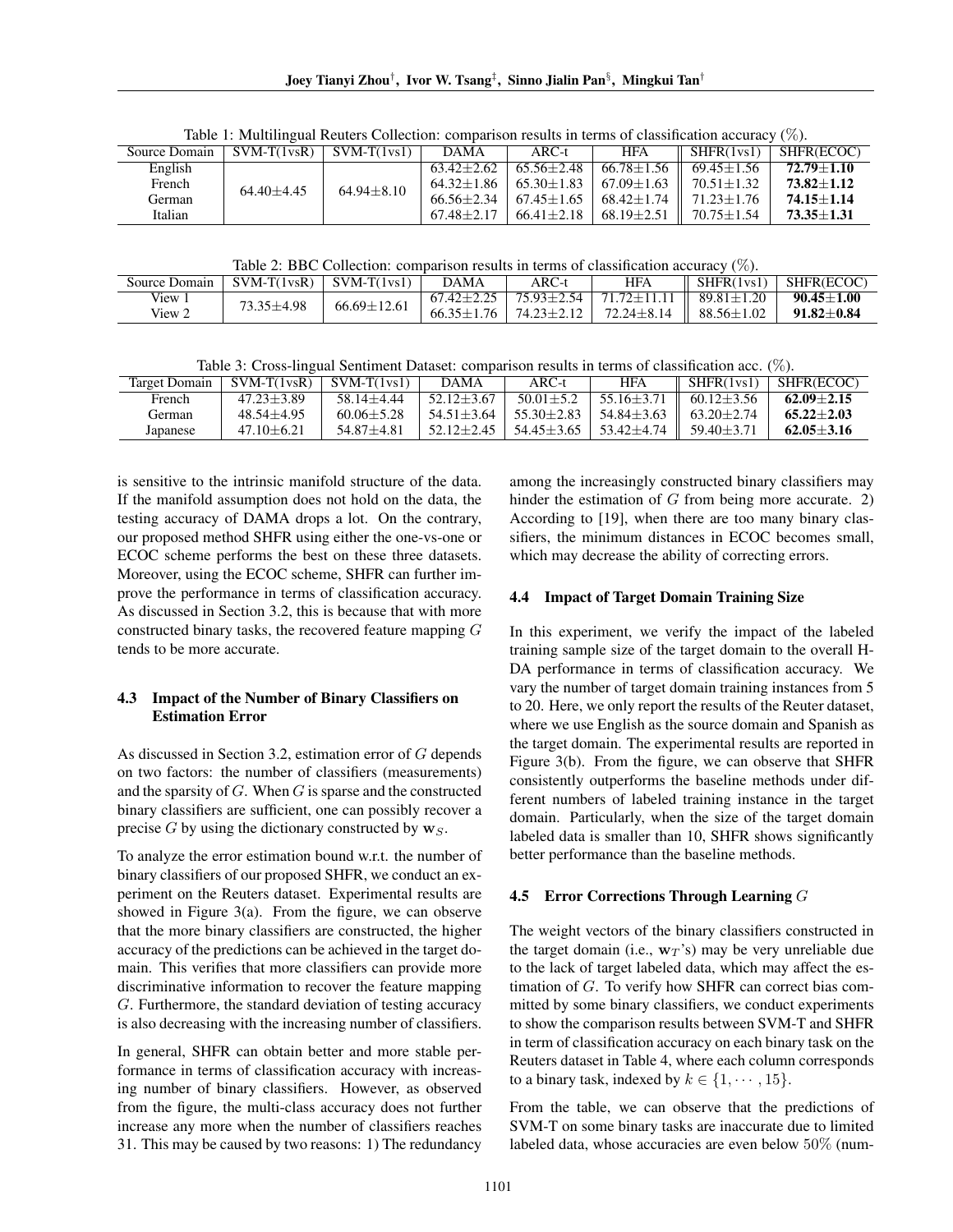

Figure 3: Comparison results of SHFR in different settings on the Reuters dataset.

Table 4: Comparison results of binary Classifiers in terms of classification accuracy (%).

| Binarv<br>$\sim$<br>Classifiers |         | ∼     |           |                             |                    |           |                                       |       |       | 10      |                | ∸                                 |             | 14    | . .   |
|---------------------------------|---------|-------|-----------|-----------------------------|--------------------|-----------|---------------------------------------|-------|-------|---------|----------------|-----------------------------------|-------------|-------|-------|
| SVM-T                           | 74.4.   | 67.98 | 85.67     | $\leq$<br>$\Omega$<br>82.33 | 43.32              | 75.95     | 66.30                                 | 73.92 | 42.78 | 76.56   | $78.3\text{ }$ | 65.4.                             | 72.74       | 46.56 | 49.71 |
| <b>SHFR</b>                     | 65.39   | 84.81 | 82.45     | 94.28                       | 80.76              | 76.75     | $\overline{\phantom{0}}$<br><b>70</b> | 84.63 | 84.45 | 70.07   | 90.35          | O <sub>1</sub><br>$\sim$<br>د. ٥١ | 83.97       | 80.75 | 86.43 |
| Difference                      | $-9.03$ | 6.82  | 22<br>--- | 75<br>.                     | $\sim$ $-$<br>1.44 | $_{0.80}$ | $\overline{A}$<br>- 44                | 10.70 | 41.67 | $-6.49$ | 12.03          | 502                               | $\sim$<br>. | 34.20 | 36.72 |

bers in boldface). However, through learning the transformation *G*, we are able to reduce the bias of the weak binary classifiers, and increase over 30% in accuracy on average. Other experiments on the other two datasets also exhibit similar results, e.g., for each binary task, the performance of classifiers obtained through *G* is increased by 26*.*53% on the BBC dataset and 3*.*01% on the Sentiment dataset on average, respectively, compared to those based on SVM-T.

This experiment also verifies why SHFR outperforms ARC-t in the experiments shown in Tables 1-3 and Figure 3(b). ARC-t aims to align the target data with source data via a transformation *G* which is learned from some similarity and dissimilarity constraints. These constraints are constructed from plenty of source-domain labeled data and only a few target-domain labeled data. In other words, if those limited target-domain labeled data are noisy, the estimation in ARC-t may fail. Different from ARC-t, SHFR tries to align the target classifiers with source classifiers through a transformation *G*, which is shared by all induced binary tasks or classifiers. In other words, *G* is estimated through all classifiers. Inspired by multi-task feature learning which jointly optimizes all classifiers to learn a robust global feature transformation *G*, SHFR can still estimate a stable and precise *G* for HDA. Furthermore, as discussed in Section 3.4, ECOC with a proper design of a coding matrix has the ability to rectify errors committed by individual binary classifiers as shown in Table 4. In summary, SHFR takes an advantages of multi-class information and reduces the bias caused by the limited training instances in the target domain, resulting in robust and better prediction performance in multi-class HDA.

# 5 Conclusion and Future Work

In this paper, by exploiting the sparsity and class-invariance in learning a feature mapping, we propose a novel method, namely SHFR, for multi-class HDA problems. In the proposed method, the learning of feature mapping can be cast as a compressive sensing (CS) problem. Based on the CS theory, we show that how the number of constructed binary learning tasks can affect the multi-class HDA performance. In addition, by exploring the sparsity, the proposed method has superior scalability over other methods. Extensive experiments demonstrate the effectiveness, efficiency and stability of SHFR in multi-class HDA. In future work, we plan to study more theoretical analysis of SHFR.

### Acknowledgment

This research is partially supported by Multi-plAtform Game Innovation Centre (MAGIC), funded by the Singapore National Research Foundation under its IDM Futures Funding Initiative and administered by the Interactive & Digital Media Programme Office, Media Development Authority, and DSO grant DSOCL10021.

### References

- [1] R. K. Ando and T. Zhang. A framework for learning predictive structures from multiple tasks and unlabeled data. *J. Mach. Learn. Res.*, 6:1817–1853, 2005.
- [2] A. Argyriou, T. Evgeniou, and M. Pontil. Multi-task feature learning. In *NIPS*, pages 41–048. 2007.